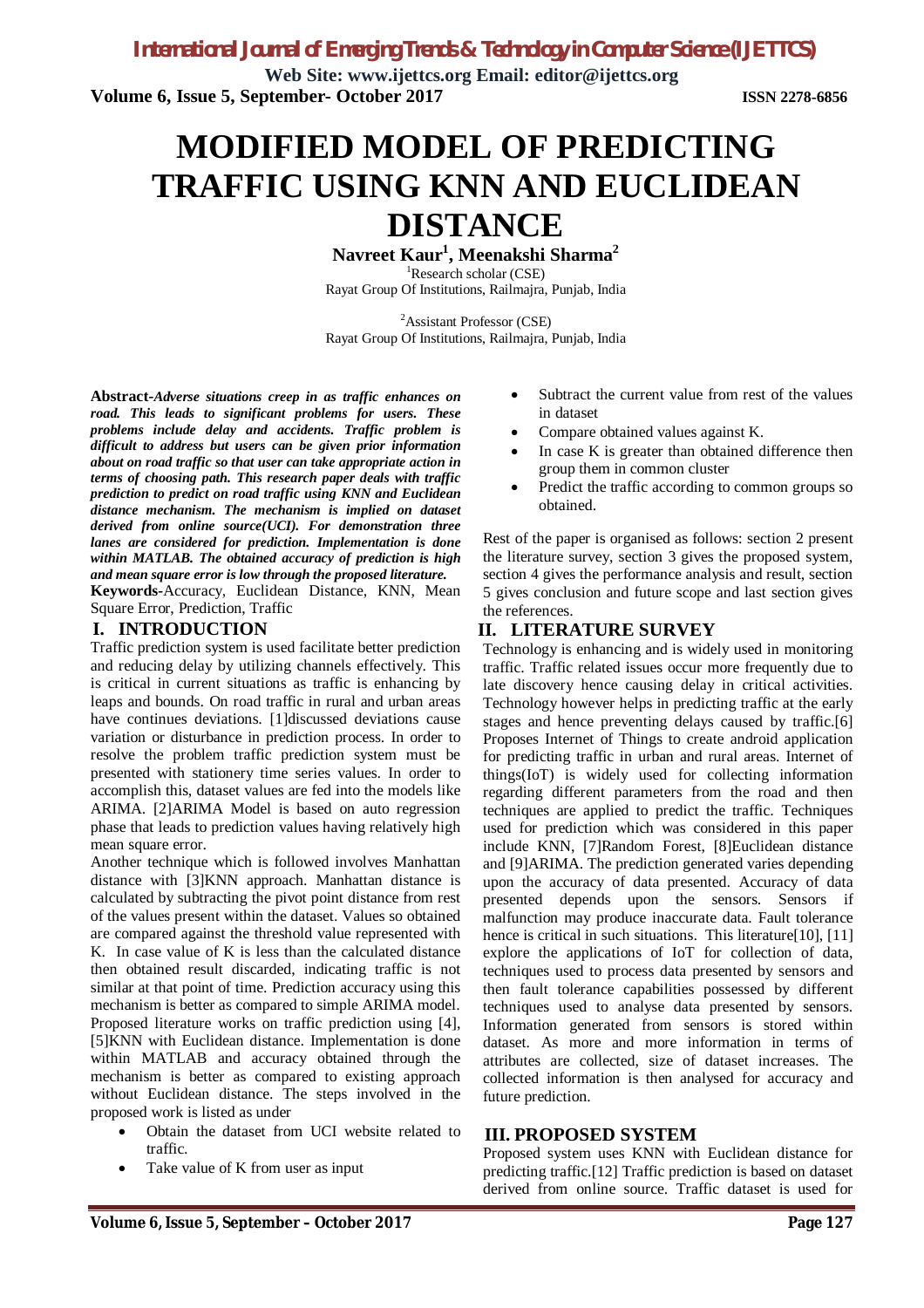# **Web Site: www.ijettcs.org Email: editor@ijettcs.org**

### **Volume 6, Issue 5, September- October 2017 ISSN 2278-6856**

accurately determining traffic at future end intervals. The primary parameters considered from improvement include accuracy and Mean square error. [13]The prediction process is described considering the following example Example 1: Consider sensors attached to on road side poles and collecting information about Vehicles Lane 1 (X), Lane2(Y) and Lane3(Z). Collected information forms a dataset of following structure in the form of time series

**Table 1**  $\frac{1}{2}$ <br>Dataset of Traffic records with ID, Time,  $V$ ,  $V$  and  $Z$ 

| Dataset of Traffic records with ID, Thile, $\Lambda$ , T and $\Lambda$ |                   |     |     |     |  |
|------------------------------------------------------------------------|-------------------|-----|-----|-----|--|
| ID                                                                     | Time              | X   | Y   | Ζ   |  |
| 1                                                                      | 9:00 AM           | 120 | 150 | 100 |  |
|                                                                        | $9:15 \text{ AM}$ | 123 | 144 | 99  |  |
|                                                                        | 9:30 AM           | 122 | 146 | 101 |  |
| 1                                                                      | 9:45 AM           | 124 | 145 | 100 |  |
| 1                                                                      | 10:00 AM          | 123 | 146 | 99  |  |
| 2                                                                      | 9:00 AM           | 121 | 150 | 102 |  |
| 2                                                                      | $9:15 \text{ AM}$ | 125 | 141 | 101 |  |
| 2                                                                      | 9:30 AM           | 126 | 142 | 105 |  |
| 2                                                                      | 9:45 AM           | 121 | 149 | 99  |  |
| 2                                                                      | 10:00 AM          | 120 | 156 | 98  |  |
|                                                                        |                   |     |     |     |  |

#### **A. IMPLICATION OF KNN**

The dataset can be analysed by the use of K-nearest neighbour technique. Let the value of K=2 and implication is assigned on X,Y and Z. The test point of x is considered to be 120. Test point y is considered to be 143.The test point of z is 99. Then KNN generates

#### **Table 2**

KNN deviation results

| Id | $X = \sum_{i=1}^{X-120}$<br>$\mathbf{M}$ | $Y=\sum(Y -$<br>143)/N | $Z=\sqrt{Z-Z}$<br>99)/N |
|----|------------------------------------------|------------------------|-------------------------|
|    | 2.16                                     | 2.66                   | 0.66                    |
|    | 2.16                                     | 4.83                   |                         |

The decision boundary is created for detecting and forecasting purpose in case of KNN. The decision boundary is established by the use of rules. These rules are in the form of IF-THEN form. The threshold is assumed to be 2.5 for X, 3 for Y and 1.5 for Z.

#### **B. IMPLICATION OF EUCLIDEAN DISTANCE**

Euclidean distance is used to calculate the distance of noted dataset values from the test point. The threshold value is compared with obtained value to determine anomalies. The test point of x is considered to be 120. Test point y is considered to be 143.

| Table 3 |                                   |  |  |
|---------|-----------------------------------|--|--|
|         | <b>Fuclidean Distance Results</b> |  |  |

| распасан рижинсе кевинв |                                     |                              |                              |  |  |  |
|-------------------------|-------------------------------------|------------------------------|------------------------------|--|--|--|
|                         | $X =$                               | 7=                           | $7 =$                        |  |  |  |
|                         | $(X - X_i)^2$                       | $(Y - Y_i)^2$                | $(Z-Z_i)^2$                  |  |  |  |
|                         | $\sqrt{\text{Total}_{observation}}$ | $\sqrt{Total_{observation}}$ | $\sqrt{Total_{observation}}$ |  |  |  |
|                         |                                     |                              | 193                          |  |  |  |
|                         |                                     | 5.53                         | 3.12                         |  |  |  |

The threshold if assumed to be 2.5 for X, 3 for Y and 1.5 for Z. The hybridization of  $KNN + Euclidean$  distance is used inthis research for optimization of parameters like accuracy and mean square error.

Proposed methodology in terms of algorithm is given as follows:

The algorithm for the proposed approach is as under

Algorithm Traffic(KNN+EUCLIDEAN)

\* INPUT: Dataset with attribute values including

\* Output: Prediction Accuracy

a) Perform Pre-Processing

Convert attribute values to nominal form for analysis.

b) Select classifier for traffic classification

c) Obtain values from dataset and store them for comparison

d) Specify the value of lane number for traffic prediction

e) Specify value of K suggesting neighbour distance and Euclidean distance to determine Clustering

f) Determine distance between the values of Euclidean distance which if less then K then neighbour is found.

g) Calculate accuracy and compare it with existing technique without KNN and Euclidean.

Performance analysis and results are presented in the next section.

#### **IV. PERFORMANCE ANALYSIS AND RESULTS**

Results obtained with the implication of KNN and Euclidean distancesare better as compared to existing approach without Euclidean distance mechanism. Results are presented in terms of accuracy and mean square error. The mean square error for Lane 1, Lane 2 and Lane 3 with

existing and proposed system is shown as follows:

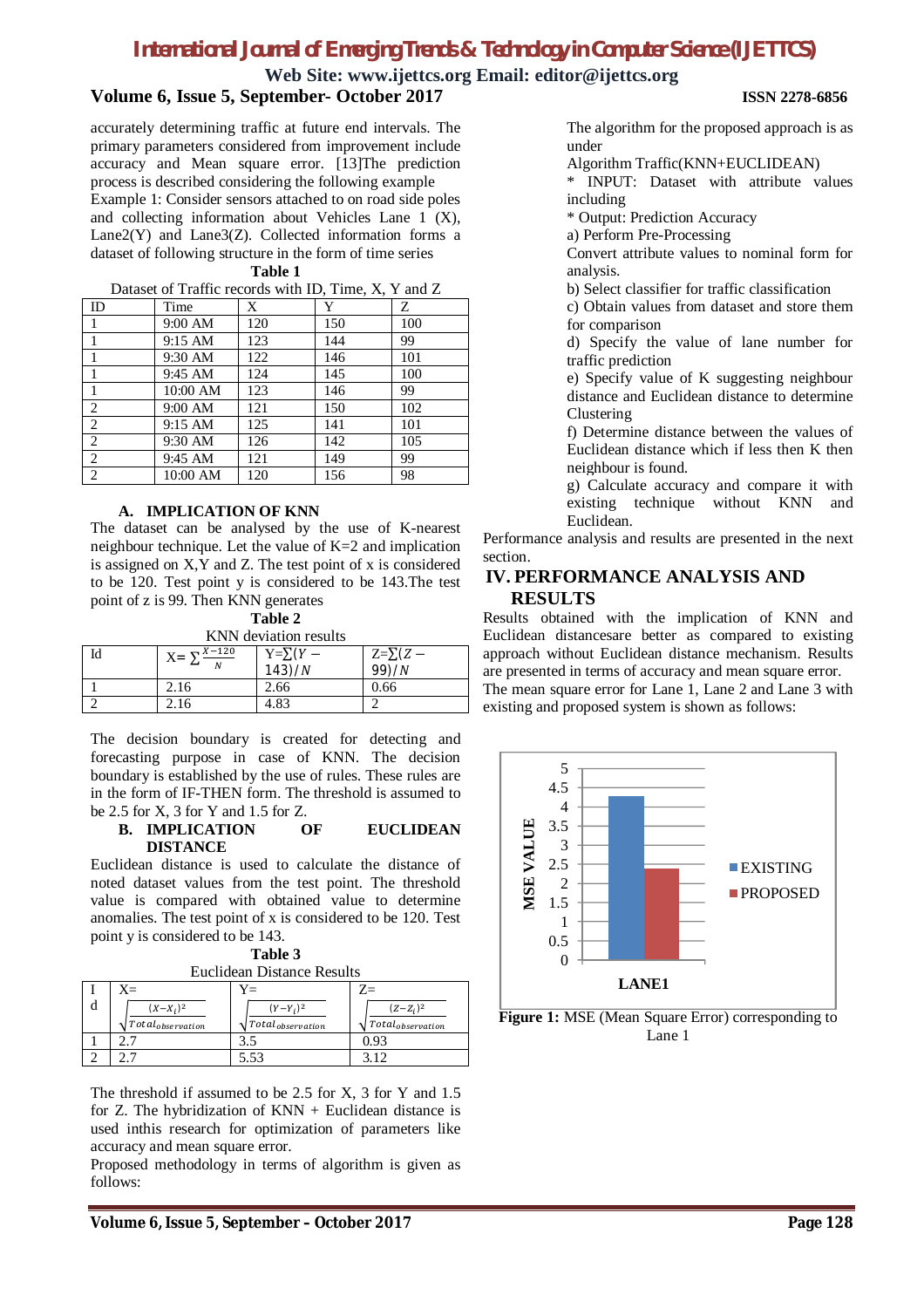**Web Site: www.ijettcs.org Email: editor@ijettcs.org Volume 6, Issue 5, September- October 2017 ISSN 2278-6856**



**Figure 2:** MSE (Mean Square Error)corresponding to Lane 2



**Figure 3:** MSE (Mean Square Error)corresponding to Lane 3

Accuracy, which is the difference between actual and observed values, is obtained for all the lanes considered. Results in terms of accuracy for all the three lanes are given as under:



Figure 4: Accuracy corresponding to Lane 1 for existing and proposed systems



**Figure 5:**Accuracy corresponding to Lane 2 for existing and proposed systems



**Figure 6:**Accuracy corresponding to Lane 3 for existing and proposed systems

Result comparison indicates that the proposed system produces better results as compared to existing system.

#### **V. CONCLUSIONS AND FUTURE SCOPE**

As existing system uses Manhattan distance with KNN, Manhattan distance is calculated by subtracting current value from rest of the values in a lane. Manhattan distance is absolute distance obtained after aggregating previous distance calculations hence error rate increases as lane traffic values increases. Euclidean distance on the other hand focuses on shorter distances and form clusters of each resulting in degradation of error values which leads to improvement in result. Results indicate that proposed system produce better results in terms of parameters MSE and accuracy. Result evaluation is according to three lanes used for evaluation. Significant improvement in terms of these parameters proves worth of this study.

In future, ARIMA model with KNN and Euclidean distance can be used for enhancing accuracy.

#### **REFERENCES**

- [1] G. Wang and J. Kim, "The Prediction of Traffic Congestion and Incident on Urban Road Networks Using Naive Bayes Classifier," no. November, pp. 1– 14, 2016.
- [2] F. Guo, R. Krishnan, and J. W. Polak, "Short-term" traffic prediction under normal and incident conditions